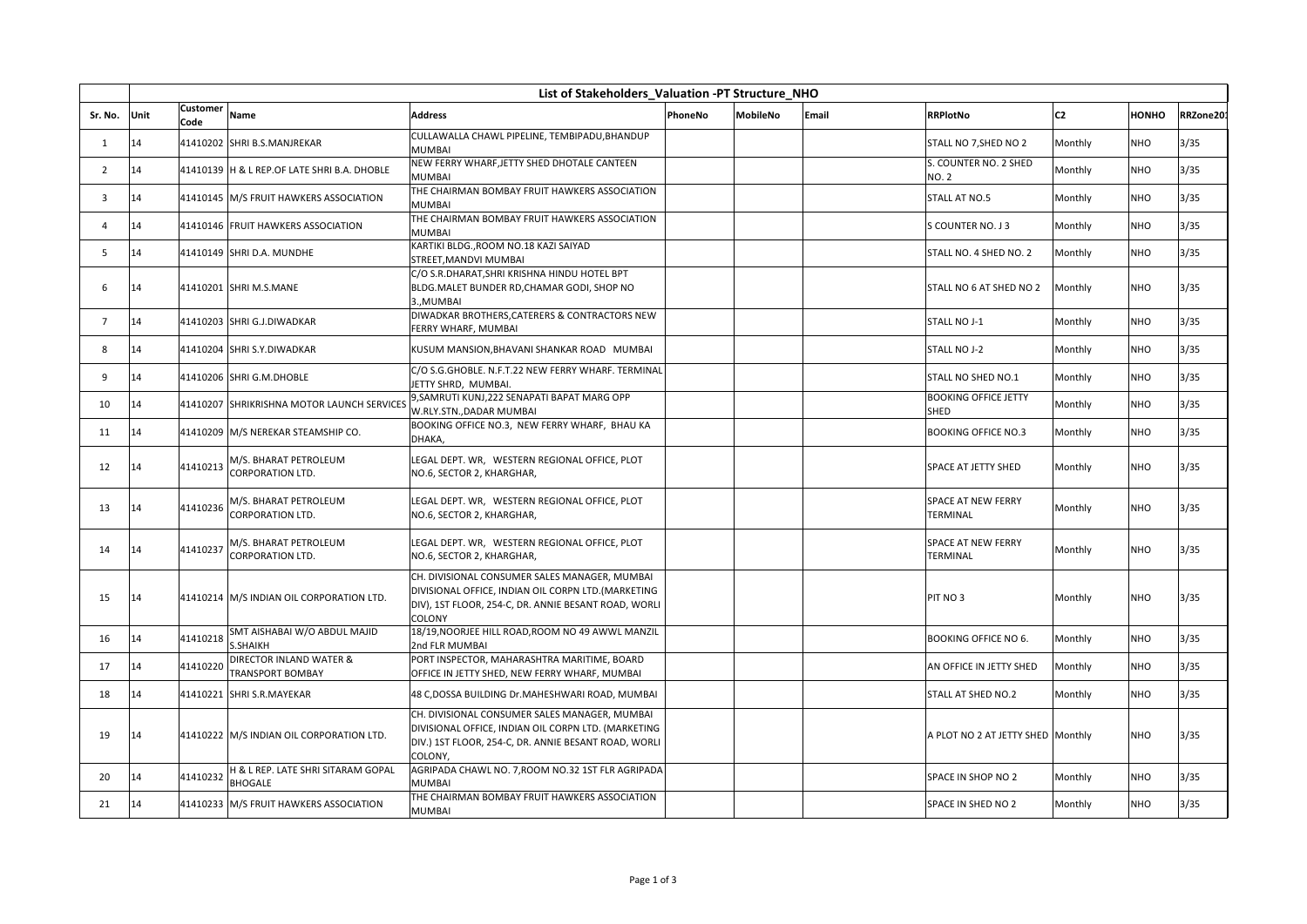|         | List of Stakeholders Valuation -PT Structure NHO |                  |                                                                                                |                                                                                                              |             |                 |                        |                                          |                |              |           |
|---------|--------------------------------------------------|------------------|------------------------------------------------------------------------------------------------|--------------------------------------------------------------------------------------------------------------|-------------|-----------------|------------------------|------------------------------------------|----------------|--------------|-----------|
| Sr. No. | Unit                                             | Customer<br>Code | Name                                                                                           | <b>Address</b>                                                                                               | PhoneNo     | <b>MobileNo</b> | Email                  | <b>RRPlotNo</b>                          | C <sub>2</sub> | <b>HONHO</b> | RRZone20: |
| 22      | 14                                               |                  | 41410239 SHRI ADAM HISHAMUDDIN YETE                                                            | 3/912 NAVJIVAN SOCIETY, LAMINGTON ROAD, MUMBAI.                                                              |             |                 |                        | SPACE IN JETTY SHED AT<br><b>NFW</b>     | Monthly        | <b>NHO</b>   | 3/35      |
| 23      | 14                                               |                  | 41410136 SHRI ABDUL KADAR ABDULLA                                                              | 20/2, OLD BANGALI PURA, ROOM NO.5 CRAWFORD<br><b>MARKET MUMBAI</b>                                           |             |                 |                        | SPACE AT JETTY SHED                      | Monthly        | <b>NHO</b>   | 3/35      |
| 24      | 14                                               |                  | 41410231  SHRI GULAM MOHAMMED NAEEMULLA                                                        | MADINA HAIR CUTTING SALON, TREMINAL JETTY, NEW<br><b>FISH WHARF MUMBAI</b>                                   |             |                 |                        | SPACE IN JETTY SHED                      | Monthly        | <b>NHO</b>   | 3/35      |
| 25      | 14                                               |                  | 41410240 SMT.LAXMIBAI ANAJI DOLKAR                                                             | BHENDI BAZAR, IMAMWADA BIT BLOCK 3 ROOM NO<br>20,2ND BLOCK MUMBAI                                            |             |                 |                        | SPACE AT JETTY SHED NFT                  | Monthly        | <b>NHO</b>   | 3/35      |
| 26      | 14                                               | 41410241         | BOMBAY HARBOUR PASSENGER<br><b>SERVICES</b>                                                    | NEW FERRY WHARF MUMBAI                                                                                       |             |                 |                        | <b>BOOKING OFFICE NO 8</b><br>JETTY SHED | Monthly        | <b>NHO</b>   | 3/35      |
| 27      | 14                                               | 41410249         | HAJI ALIMIYA UMAR SATHE. TRADING AS<br>M/S AL-BADER MOTOR LAUNCH                               | NEW FERRY WHARF. MUMBAI.                                                                                     |             |                 |                        | <b>BOOKING OFFICE NO.2</b>               | Monthly        | <b>NHO</b>   | 3/35      |
| 28      | 14                                               | 41410216         | FAIZ AHMED ALI MULLA AND MOOSA<br>ISMAIL MULLA (AS JOINT TENANTS.)                             | DECCAN MOTOR LAUNCH SERVICE BOOKING OFFICE NO.4<br>NEW FERRY WHARF, MUMBAI                                   |             |                 |                        | <b>BOOKING OFFICE NO 4</b>               | Monthly        | <b>NHO</b>   | 3/35      |
| 29      | 14                                               |                  | 41410307 SHRI BHIKAJI MAHADEO NALAWADE                                                         | SHOP NO.14, UNITNO.14/A, JETTY SHED, NEW FERRY<br>WHARF.                                                     |             |                 |                        | SPACE IN PASS.JETTY TERM.<br>SHED        | Monthly        | <b>NHO</b>   | 3/35      |
| 30      | 14                                               |                  | SHRI SHAKEEL IBRAHIM MODAK, SHRI<br>41410217 EBRAHIM ABBAS MUKADAM (AS JT.<br><b>TENANTS)</b>  | 60, BADRUNISSA BLDG 4TH FLOOR ROOM NO 43, TANDEL<br>STREET, NORTH DONGRI, MUMBAI                             |             |                 |                        | <b>BOOKING OFFICE NO 5</b>               | Monthly        | <b>NHO</b>   | 3/35      |
| 31      | 14                                               |                  | 41410301 SHRI KISAN DHONDIBA MUNDHE                                                            | KARTIKI BLDG. ROOM NO. 18, 1ST FLOOR, 200, KAZI SYED<br>STREET, MANDVI, MUMBAI                               |             |                 |                        | STALL NO 3 IN TERMINAL<br><b>JETTY</b>   | Monthly        | <b>NHO</b>   | 3/35      |
| 32      | 14                                               |                  | 41410302 SMT.SHALINI BHIWAJI DHOBLE                                                            | NEW FERRY WHARF, JETTY SHED, DHOBLE CANTEEN,<br><b>MUMBAI</b>                                                |             |                 |                        | OPEN SPACE FOR<br>SERV.COUNTER           | Monthly        | <b>NHO</b>   | 3/35      |
| 33      | 14                                               |                  | SHRI RAMESH BABA SUVARNA TRDG AS<br>41410303 SOLE PROPRITER SUKH SAGAR<br><b>REFRESHMENT</b>   | JETTY SHED NO 4, SHOP NO 2, NEW FERRY WHARF,<br><b>MUMBAI</b>                                                |             |                 |                        | OPEN SPACE FOR<br><b>SERV.COUNTER</b>    | Monthly        | <b>NHO</b>   | 3/35      |
| 34      | 14                                               | 41410304         | SMT. SHAKUNTALA GANPATRAO<br><b>DHOBLE</b>                                                     | NFT-22, NEW FERRY WHARF TERMINAL JETTY SHED,<br><b>MUMBAI</b>                                                |             |                 |                        | SERVICE COUNTER NO.4 AT<br>N.F.W.        | Monthly        | <b>NHO</b>   | 3/35      |
| 35      | 14                                               | 41410305         | H & L REP.OF LATE SHRI KUNDU SESA<br>SHETTY                                                    | NEW FERRY WHARF MUMBAI                                                                                       |             |                 |                        | SERVICE COUNTER NO.3 AT<br>N.F.W.        | Monthly        | <b>NHO</b>   | 3/35      |
| 36      | 14                                               |                  | 41410306 SHRI SADANAND RAJARAM MAYEKAR                                                         | 48/49, "C", DOSSA BUILDING, DR. MAHESHWARI ROAD,<br><b>MUMBAI</b>                                            |             |                 |                        | SHOP NO.J-1 IN JETTY SHED,<br><b>NFW</b> | Monthly        | <b>NHO</b>   | 3/35      |
| 37      | 14                                               | 41410219         | SHRI.BABASAHEB HUSAIN BORKAR TRDG<br>AS PROP.OF M/S INDIAN LAUNCH                              | BOOKING OFFICE NO.7, NEW FERRY WHARF                                                                         |             |                 |                        | <b>BOOKING OFFICE NO 7</b>               | Monthly        | <b>NHO</b>   | 3/35      |
| 38      | 14                                               |                  | 41410141 SHRI G.M.DHOBLE                                                                       | C/O S.G.DHOBLE, N.F.T.22, NEW FERRY WHARF,<br>TERMINAL JETTY SHED, MUMBAI.                                   |             |                 |                        | S.COUNTER NO. 3                          | Monthly        | <b>NHO</b>   | 3/35      |
| 39      | 12                                               |                  | 31202123 SHRI LAWRENCE D SOUZA                                                                 | SASSOON DOCK COLABA MUMBAI                                                                                   |             |                 |                        | EAST HALF OF PT GDN NO<br>168            | Monthly        | <b>NHO</b>   | 1/6A      |
| 40      | 12                                               | 31202109         | THE WESTERN INDIA AUTOMOBILE<br><b>ASSOCIATION</b>                                             | LALJI NARANJI MEMORIAL BUILDING OPP CHURCHGATE<br>RLY STATION VEER NARIMAN ROAD MUMBAI                       | 02222041085 |                 | accounts@wiaaindia.com | COMPT 2 OF P T GODOWN<br><b>NO 166</b>   | Monthly        | <b>NHO</b>   | 1/6A      |
| 41      | 12                                               | 31202232         | M/S-INDOUNIVERSAL ENGR.COMPANY<br>PVT.LTD.                                                     | P T GODOWN NO 173 COMPT B-13 SASSOON DOCK<br>COLABA MUMBAI                                                   |             |                 |                        | COMPTB-13 OF GDN 173                     | Monthly        | <b>NHO</b>   | 1/6A      |
| 42      | 12                                               | 31202137         | SHRI JOSEPH FRANCIS SELWYN TRAD.AS<br>M/S GREAT WESTERN ENGG. WORKS                            | SEAVIEW [1ST PASTA LANE, COLABA MUMBAI                                                                       |             |                 |                        | GODOWN NO.163A                           | Monthly        | <b>NHO</b>   | 1/6A      |
| 43      | 12                                               |                  | THE PRESIDENT OF INDIA.THE<br>31202231 DIR.GEN.OVERSEAS COMMUNICATION<br>SERVICE GOVT.OF INDIA | THE GENERAL MANAGER (P&A). VIDESH SANCHAR NIGAM<br>LIMITED. VIDESH SANCHAR BHAVAN.<br>M.G.ROAD.FORT, MUMBAI. |             |                 |                        | COMPT A/12 OF GDN 173                    | Monthly        | <b>NHO</b>   | 1/6A      |